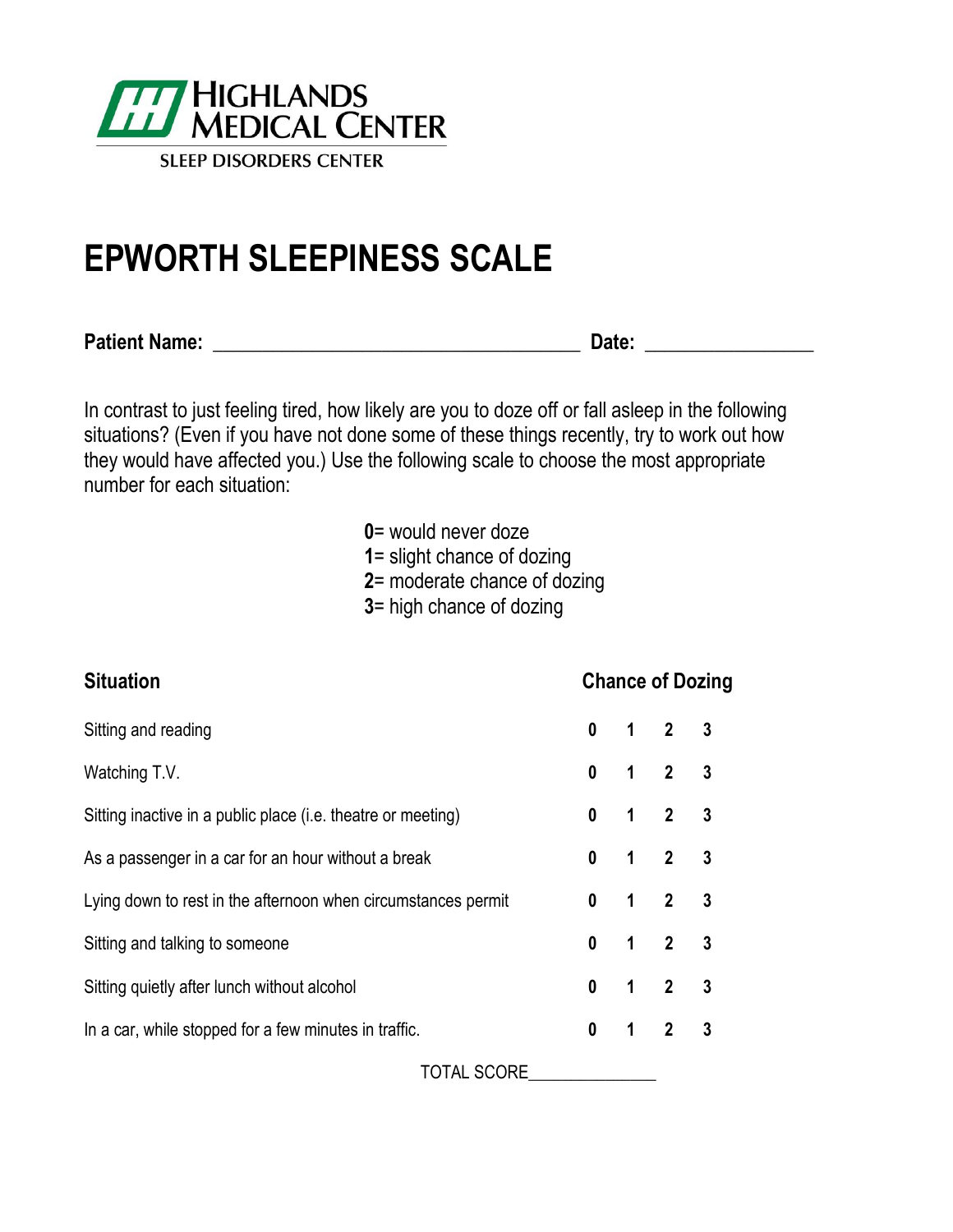

## **Sleep Questionnaire**

If you have a bed partner please get their feedback as well.

|                                                       | Date of Birth:                                        | $Sex: \Box M \Box F$ | Married: $\Box$ Yes $\Box$ No |
|-------------------------------------------------------|-------------------------------------------------------|----------------------|-------------------------------|
|                                                       |                                                       |                      |                               |
| Do you sleep with a bed partner? $\Box$ Yes $\Box$ No |                                                       |                      |                               |
|                                                       | What problem(s) brings you in for a sleep evaluation? |                      |                               |

## **MEDICAL HISTORY:**

List any current medical problems that you have:



List any previous surgeries and the year performed:

## **MEDICATIONS:**

List any medications you are currently taking and the reason they have been prescribed:

| Medicine                            | Dose Frequency Reason                                                            |                                                    |  |
|-------------------------------------|----------------------------------------------------------------------------------|----------------------------------------------------|--|
|                                     |                                                                                  |                                                    |  |
|                                     |                                                                                  |                                                    |  |
|                                     | <u> 1989 - Johann Barnett, fransk politik (d. 1989)</u>                          |                                                    |  |
|                                     |                                                                                  |                                                    |  |
|                                     |                                                                                  | <u> 1990 - Andrea San Andrea Andrea (h. 1980).</u> |  |
| $6. \underline{\hspace{1cm}}$       |                                                                                  |                                                    |  |
| 7.                                  |                                                                                  |                                                    |  |
| $8. \qquad \qquad 8. \qquad \qquad$ | <u> 1989 - Johann Barbara, martxa al III-lea (h. 1989).</u>                      |                                                    |  |
|                                     |                                                                                  |                                                    |  |
|                                     | <u> 1980 - Andrea Andrew Maria (h. 1980).</u><br>Arte de Andrew Maria (h. 1980). |                                                    |  |
|                                     |                                                                                  |                                                    |  |

## **ALLERGIES:**

List any medications or other things that you are allergic to: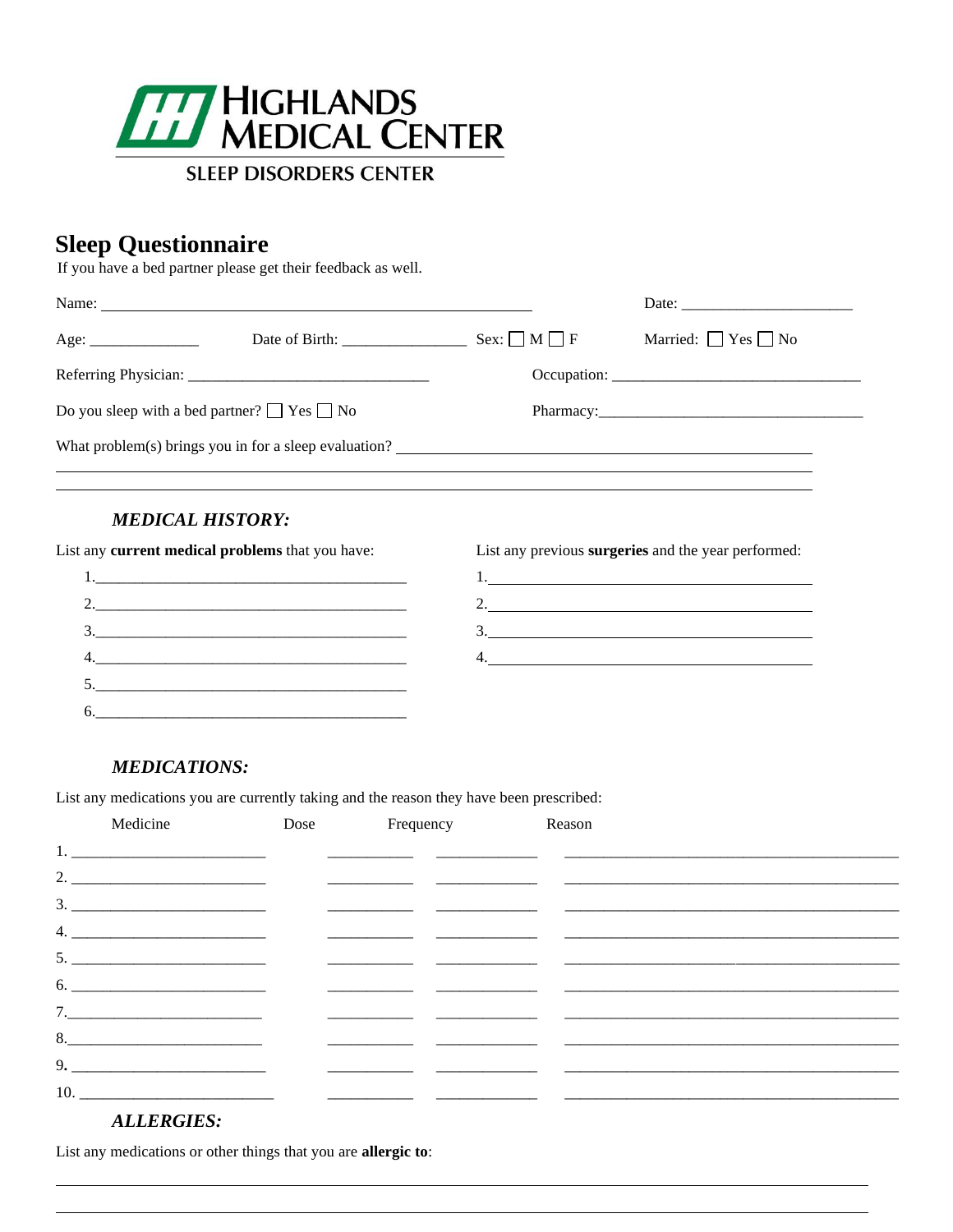Have you ever used any *sleeping* medications?  $\Box$  Yes  $\Box$  No If yes, list them below:

|    | Medicine                                                                                                                           | Dates Used | Dose                           | Frequency                                                                                                                   |                |
|----|------------------------------------------------------------------------------------------------------------------------------------|------------|--------------------------------|-----------------------------------------------------------------------------------------------------------------------------|----------------|
|    |                                                                                                                                    |            |                                |                                                                                                                             |                |
|    |                                                                                                                                    |            |                                |                                                                                                                             |                |
|    |                                                                                                                                    |            |                                |                                                                                                                             |                |
|    |                                                                                                                                    |            |                                |                                                                                                                             |                |
|    | <b>OSA SCREEN:</b>                                                                                                                 |            |                                |                                                                                                                             |                |
| 1. | Do you snore? $\Box$ Yes $\Box$ No                                                                                                 |            |                                |                                                                                                                             |                |
| 2. |                                                                                                                                    |            |                                | Has anyone ever told you that you experience episodes where you appear to stop breathing while asleep? $\Box$ Yes $\Box$ No |                |
| 3. | Estimate the percent of time you sleep on your:                                                                                    |            |                                |                                                                                                                             |                |
|    |                                                                                                                                    |            |                                | (Total should be 100%)                                                                                                      |                |
|    | Do you experience:                                                                                                                 |            |                                |                                                                                                                             |                |
| 1. | Morning headaches: $\Box$ Yes $\Box$ No                                                                                            |            |                                |                                                                                                                             |                |
|    | If Yes, how often? $\frac{1}{\sqrt{1-\frac{1}{2}}}\left\{ \frac{1}{2}, \frac{1}{2}, \frac{1}{2}, \frac{1}{2}, \frac{1}{2}\right\}$ |            | How long do they last?         |                                                                                                                             |                |
| 2. | Dry mouth upon awakening? $\Box$ Yes $\Box$ No                                                                                     |            |                                |                                                                                                                             |                |
| 3. | Fitful/restless sleep: $\Box$ Yes $\Box$ No                                                                                        |            |                                |                                                                                                                             |                |
| 4. | Gasping/snorting sounds at night: $\Box$ Yes $\Box$ No                                                                             |            |                                |                                                                                                                             |                |
| 5. |                                                                                                                                    |            |                                |                                                                                                                             |                |
| 6. |                                                                                                                                    |            |                                | Do you get up to urinate during the night? $\Box$ Yes $\Box$ No If Yes, how many times?                                     |                |
| 7. | Have you had your tonsils removed? $\Box$ Yes $\Box$ No                                                                            |            |                                |                                                                                                                             |                |
| 8. | Have you had any sinus surgeries? $\Box$ Yes $\Box$ No                                                                             |            |                                |                                                                                                                             |                |
|    |                                                                                                                                    |            |                                |                                                                                                                             |                |
|    | <b>SLEEP/WAKE SCHEDULE:</b>                                                                                                        |            |                                |                                                                                                                             |                |
|    | 1. Please put in the times that you:                                                                                               |            |                                |                                                                                                                             |                |
|    | On work days                                                                                                                       | Go to bed  | Turn lights out<br>Fall asleep | Finally awaken                                                                                                              | Get out of bed |
|    | On non-work days                                                                                                                   |            |                                | ———————                                                                                                                     |                |
|    |                                                                                                                                    |            |                                |                                                                                                                             |                |
|    | 2. How many times do you wake up during the night?<br>3. How long does it take you to fall asleep? Initially?                      |            |                                | If awaken, how long to go back to sleep?                                                                                    |                |
|    | 4. What causes the awakenings?                                                                                                     |            |                                |                                                                                                                             |                |
|    | 5. How do you feel when you wake up in the morning?                                                                                |            |                                |                                                                                                                             |                |
|    | 6. Are you a shift worker? $\Box$ Yes $\Box$ No<br>What are your work days and hours that you work?                                |            |                                |                                                                                                                             |                |
|    | Monday<br>Tuesday                                                                                                                  | Wednesday  | Thursday                       | Friday<br>Saturday                                                                                                          | Sunday         |

#### *PLMS/RLS SCREEN:*

- 1. Has anyone told you that you jerk or kick your legs at night?  $\Box$  Yes  $\Box$  No
- 2. Do you ever experience an uncomfortable sensation in your legs, often described as crawling or creeping, which makes it difficult to keep them still while at rest?  $\Box$  Yes  $\Box$  No If yes, is it relieved by movement or heat?  $\Box$  Yes  $\Box$  No
- 3. Do you experience leg cramps at night?  $\Box$  Yes  $\Box$  No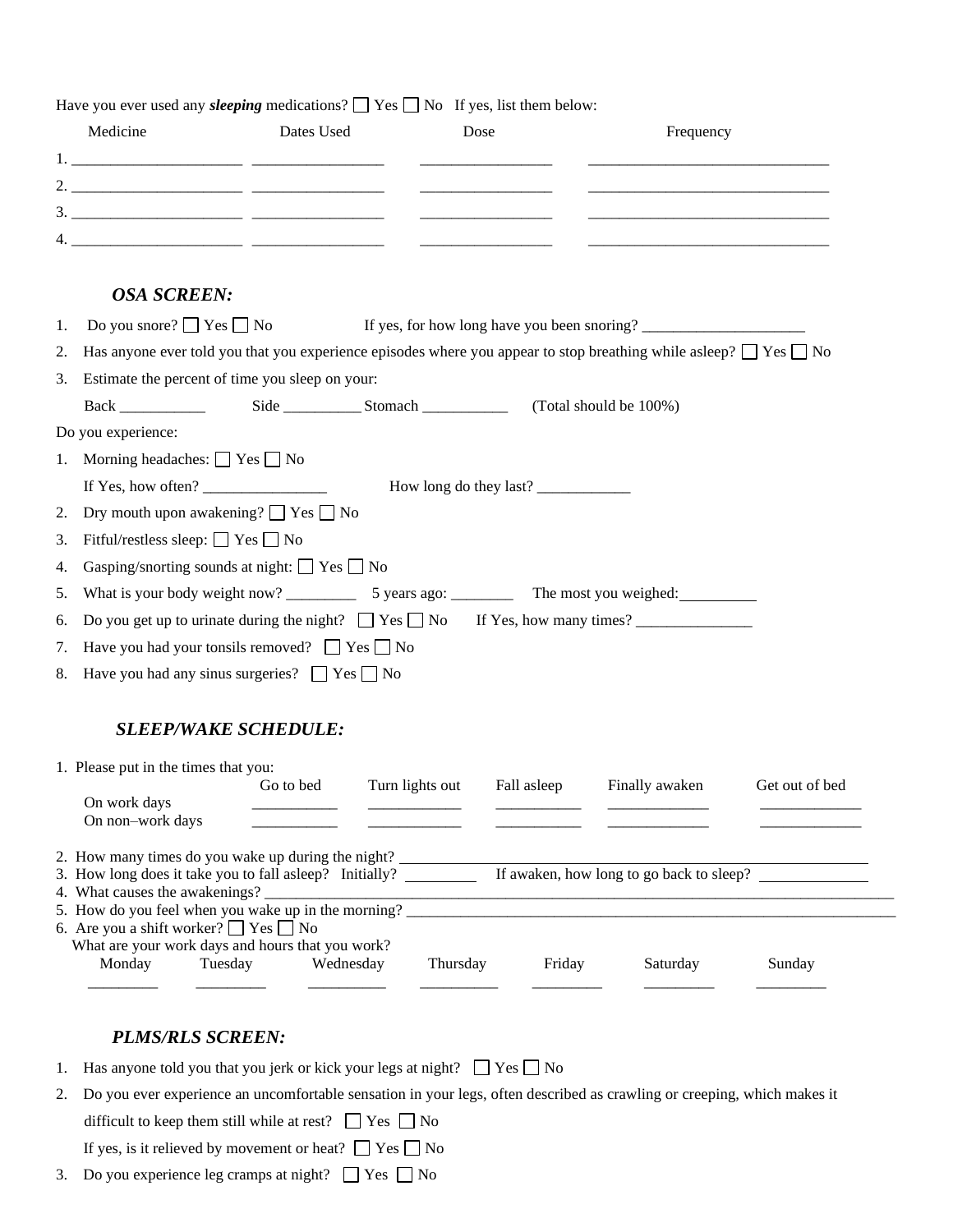## *HABITS:*

| 1. | Do you use or smoke tobacco? $\Box$ Yes $\Box$ No                                                                                                                                                                                      |
|----|----------------------------------------------------------------------------------------------------------------------------------------------------------------------------------------------------------------------------------------|
|    |                                                                                                                                                                                                                                        |
|    |                                                                                                                                                                                                                                        |
|    |                                                                                                                                                                                                                                        |
| 2. | Do you drink alcohol? $\Box$ Yes $\Box$ No                                                                                                                                                                                             |
|    | a. If yes, how many days per week do you drink?__________________________________                                                                                                                                                      |
|    | b. What do you typically drink and how much?<br><u>Letting and the contract of the set of the set of the set of the set of the set of the set of the set of the set of the set of the set of the set of the set of the set of the </u> |
|    | c. Do you drink to help yourself to sleep? $\Box$ Yes $\Box$ No                                                                                                                                                                        |
| 3. | Do you drink caffeinated beverages or eat foods that contain caffeine or chocolate (such as coffee, tea, soft drinks, etc.)?                                                                                                           |
|    | $\Box$ Yes $\Box$ No                                                                                                                                                                                                                   |
|    | a. If yes, describe the specific food/drink, how much, and how often:                                                                                                                                                                  |
| 4. | Have you ever used non-prescription recreational drugs? $\Box$ Yes $\Box$ No                                                                                                                                                           |
|    | a. If yes, please describe:                                                                                                                                                                                                            |
|    | <b>NARCOLEPSY-SCREEN:</b>                                                                                                                                                                                                              |
| 1. | Have you ever experienced episodes in which you were unable to move upon awakening (paralysis)?<br>$\Box$ Yes $\Box$ No                                                                                                                |
| 2. | Have you ever, during periods of intense emotion (laughter, anger, etc.), suddenly felt weak                                                                                                                                           |
|    | (such as weakness in the knees, sagging of the jaw/head, or even total body paralysis)?<br>$\Box$ Yes $\Box$ No                                                                                                                        |
|    | 3. Have you ever experienced vivid or life-like images while falling asleep or upon awakening?<br>$\Box$ Yes $\Box$ No                                                                                                                 |
|    | <b>SLEEP HYGIENE:</b>                                                                                                                                                                                                                  |
| 1. | Do you exercise? $\Box$ Yes $\Box$ No If yes, at what time and what days?                                                                                                                                                              |
| 2. | Do you eat within 3 hours of bed? $\Box$ Yes $\Box$ No If yes, is it a snack or a full meal?                                                                                                                                           |
| 3. | What activities do you engage in while in the bedroom setting, aside from sex or sleep?                                                                                                                                                |
|    |                                                                                                                                                                                                                                        |
| 4. | Do you have periods (2-3 times per week) of extended amounts of time in bed? $\Box$ Yes $\Box$ No                                                                                                                                      |
| 5. | Is your bed comfortable? $\Box$ Yes $\Box$ No                                                                                                                                                                                          |
| 6. | Does anything prevent you from falling asleep or remaining asleep (e.g. noise, light, temperature, bed partner, pain, etc.)?                                                                                                           |
| 7. |                                                                                                                                                                                                                                        |
| 8. | Do you worry or replay the day's events while trying to fall asleep? $\Box$ Yes $\Box$ No                                                                                                                                              |
|    |                                                                                                                                                                                                                                        |
|    | <b>CIRCADIAN RHYTHM ASSESSMENT:</b>                                                                                                                                                                                                    |
| 1. | When do you feel you function best: (circle one)<br>Morning<br>Afternoon<br>Evening<br>No time of the day                                                                                                                              |
| 2. | If you could go to sleep whenever you wanted and awake whenever you wanted, what times would that be?                                                                                                                                  |
|    | 3. Do you sleep better away from home (vacation, business trips, etc.) $\Box$ Yes $\Box$ No                                                                                                                                            |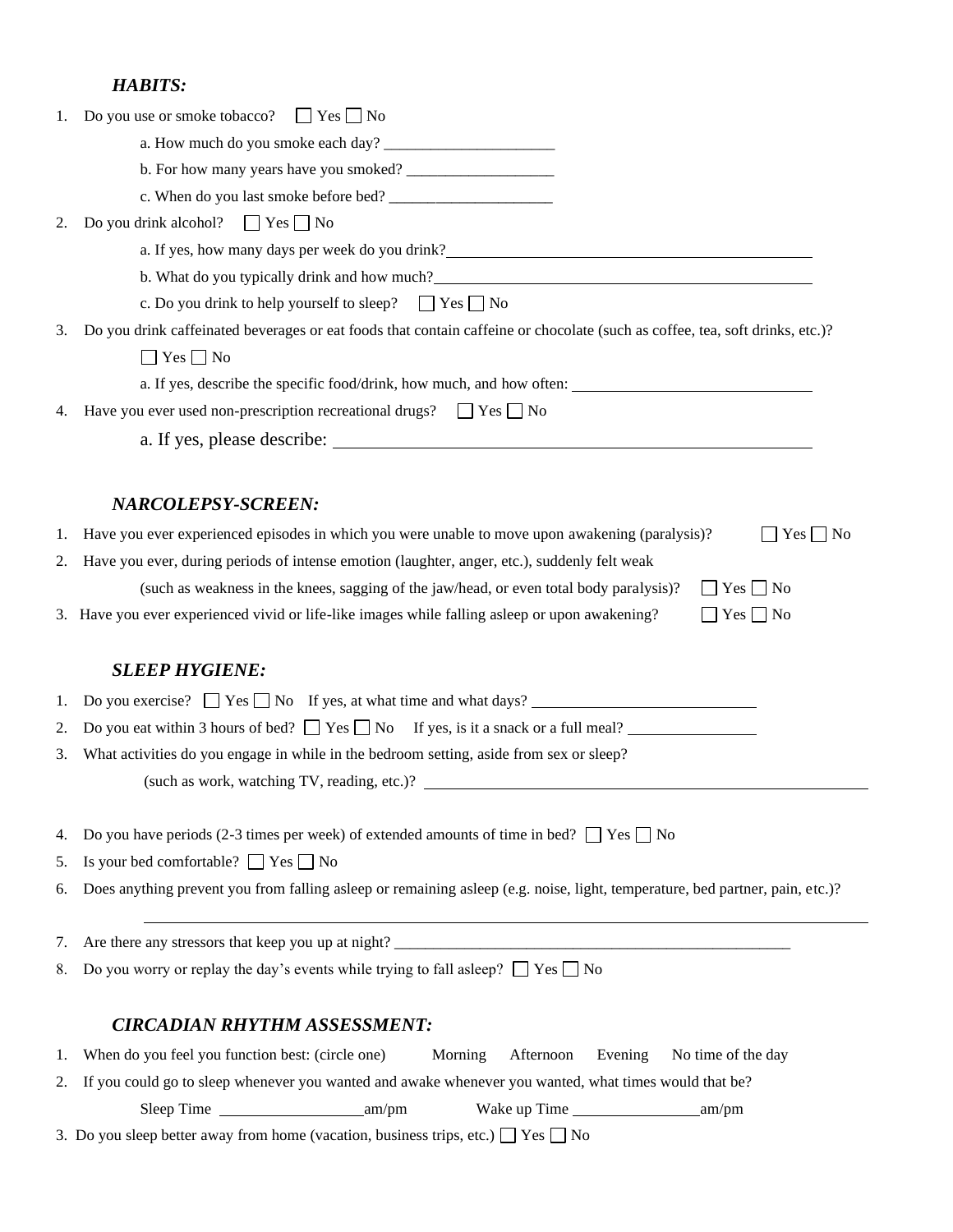## *EDS SCREENING/DAYTIME:*

|    | 1. Do you take naps?                                                                              |                      |           |                      |             |                |                           |
|----|---------------------------------------------------------------------------------------------------|----------------------|-----------|----------------------|-------------|----------------|---------------------------|
|    | 2. How do you feel after waking from a nap (circle)?                                              |                      |           | More rested          | Less rested | About the same |                           |
|    | 3. How is your daytime concentration (circle)?                                                    |                      |           |                      |             |                |                           |
|    | Poor                                                                                              | Average              | Excellent |                      |             |                |                           |
|    | 4. How is your short-term memory (circle)?                                                        |                      |           |                      |             |                |                           |
|    | Poor                                                                                              | Average              | Excellent |                      |             |                |                           |
|    | 5. Do you feel fatigue or have no energy during the day (This should not include feeling sleepy)? |                      |           |                      |             |                | Yes    <br>N <sub>o</sub> |
|    |                                                                                                   |                      |           |                      |             |                |                           |
|    |                                                                                                   | PARASOMNIA SCREEN:   |           |                      |             |                |                           |
|    | 1. Do you do any of the following?                                                                |                      |           |                      |             |                |                           |
| a. | Act out in your dreams:                                                                           | $ $   Yes     No     |           |                      |             |                |                           |
| b. | Grind your teeth at night: $\Box$ Yes $\Box$ No                                                   |                      |           |                      |             |                |                           |
| c. | Walk in your sleep:                                                                               | $\Box$ Yes $\Box$ No |           |                      |             |                |                           |
|    | If yes, how frequently?                                                                           |                      |           |                      |             |                |                           |
| d. | Talk in your sleep: $\Box$ Yes $\Box$ No                                                          |                      |           |                      |             |                |                           |
| e. | Have you ever had a convulsion (fit, epilepsy) at night?                                          |                      |           | $\Box$ Yes $\Box$ No |             |                |                           |
|    |                                                                                                   |                      |           |                      |             |                |                           |
|    | <b>FAMILY HISTORY:</b>                                                                            |                      |           |                      |             |                |                           |

Has anyone in your family ever had a sleep problem?

(If yes, list relationship to you, such as grandfather, sister, etc.)

Describe sleep problems:

## *MEDICAL/PHYSICAL Review of System:*

Do you have any of the following? (If yes, please circle)

1. Pulmonary:

|    | Asthma                   | Emphysema     | Chronic Bronchitis         |                                |
|----|--------------------------|---------------|----------------------------|--------------------------------|
| 2. | Cardiovascular:          |               |                            |                                |
|    | High blood pressure      | Chest pain    | Irregular heart beat       | Mitral valve prolapsed         |
|    | Heart attacks            | Heart failure | Heart murmur               |                                |
| 3. | <b>Upper Airway:</b>     |               |                            |                                |
|    | Deviated septum          | Overbite      |                            | Enlarged tongue                |
|    | Recurrent ear infections |               | Recurrent sinus infections | Allergies (if so, please list) |
|    |                          |               |                            |                                |
| 4. | Endocrine:               |               |                            |                                |

Diabetes **Acromegaly CONFIGURER Acromegaly CONFIGURER 2019** Thyroid problems

Changes in texture of hair or skin Intolerance to heat or cold

 $\overline{\phantom{0}}$